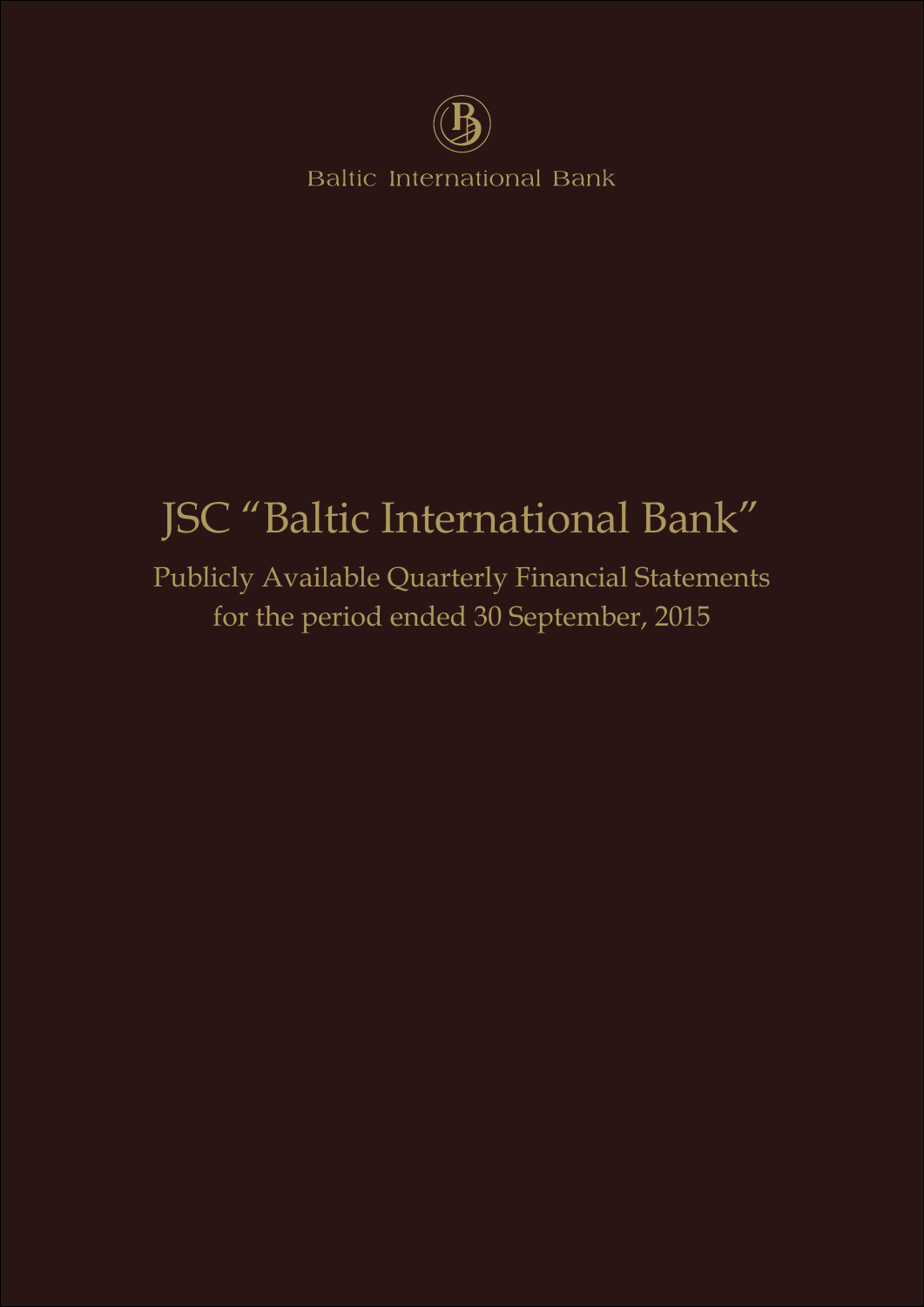### Table of contents

- **Report from the Bank's (Group's) Senior Management**
- **Members of the consolidation group**
- **Bank's shareholders**
- **Bank's senior management**
- **Bank's organisational structure**
- **Bank's Operational Strategy And Operational Objectives**
- **Risk management**
- **The Bank's performance ratios**
- **Income statement**
- **Balance sheet statement**
- **Overview of own funds and capital ratios**
- **Liquidity ratio calculation**
- **Note 1. Securities portfolio**
- **Note 2. Debt securities of central governments**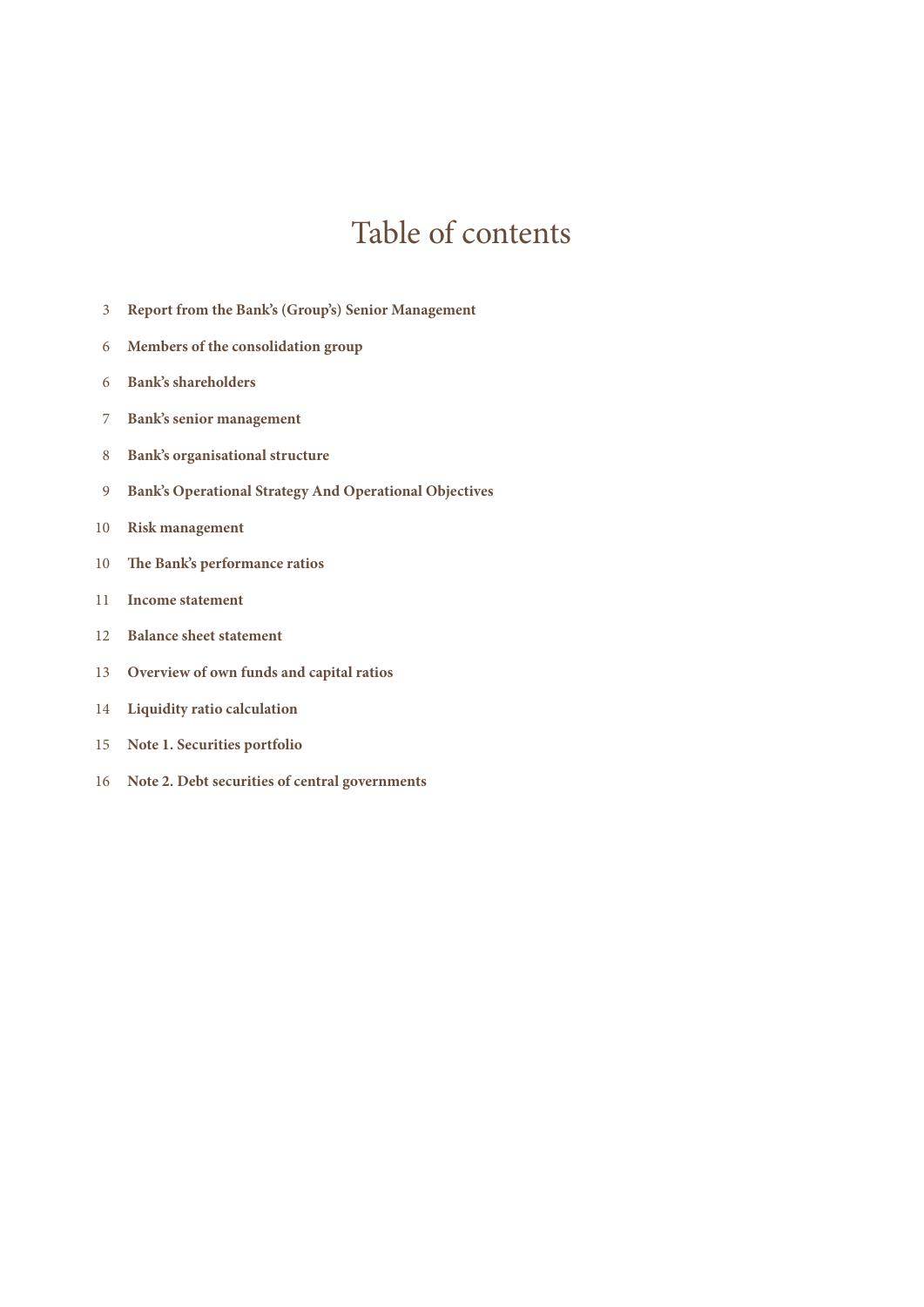### Report from the Bank's (Group's) Senior Management

In 2015, the economy did not show signs of reinvigoration. Rather, deflation and recession risks were elevated. The deflation risk induces the national central banks of the euro area countries to cut key interest rates below zero. This negatively affects profitability ratios in the banking sector. It is apparent that the monetary policy and the situation in the financial markets cause banks to shift vectors and to place emphasis on non-interest income when developing banking services.

JSC Baltic International Bank (here referred to as the *Bank*, the Group's figures are shown within the brackets) succeeded to retain it business volumes and to show growth of its key performance indicators (KPI). The total volume of customer's assets under management increased by 3.60% to reach EUR 701.24 (701.23) million, subordinated deposits increased by 8.01% and made up EUR 18.04 million.

As at 30 September 2015, the Bank's total capital ratio of 16.0% (15.8%) met both the regulatory threshold and the minimum individual level. The liquidity position remains stable; as at 30 September, the liquidity ratio was 90.56% and significantly exceeds the minimum internal requirement of 60%. The Bank's liquidity coverage ratio (LCR) far exceeded 100%.

The Bank does not need to raise financial resource in the external markets. The Bank's loan portfolio and securities portfolio are fully financed through customers' funds. The deposits accounted for EUR 457.94 (457.93) million or 91.27% (91.22%) of the total liabilities as at 30 September 2015.

On 31 July 2015, for the first time in its history, the Bank carried out the public issue of its own bonds. On 12 August 2015, the Bank's bonds were admitted to official stock-exchange listing on *Nasdaq Riga* and quoted on the *Nasdaq Baltic Bond List*. The official listing on *Nasdaq Riga* presents strong

evidence of Bank's overall stability and openness to investors, boosts the brand awareness and visibility internationally, and enables Bank to take advantage of the vast benefits offered by public market. Under the first public issue, the Bank launched 3 issues of EUR- and USD-denominated bonds with one- and two-year maturities. When the issue was launched on a trial basis, the volume of bonds in public circulation totalled EUR 6.27 million. As at 30 September 2015, the total volume of Bank-issued bonds was EUR 17.40 million.

The Bank continued to invest its temporarily idle funds in securities. As at 30 September 2015, the Bank's securities portfolio totalled EUR 180.72 million and by 87.15% (or EUR 84.15 million) exceeded the volume recorded on 31 December 2014. Practically, the aggregate portfolio is comprised of available-for-sale securities portfolio (94.53% of the total securities portfolio) and predominantly bonds (95.83% of the total securities portfolio). The three types of bonds account for 87.88% of the total portfolio: sovereign bonds, bonds of multilateral development banks (MDBs), and bonds issued by credit institutions incorporated or established by the central or regional governments of Member States and carrying AA- credit, which is indicative of the portfolio's high level of liquidity and safety.

As at 30 September 2015, the Bank's loan portfolio totalled EUR 77.09 (75.23) million. During the first 9 months of 2015, the loan portfolio shrunk by 21.14% (21.71%) largely due to the fact that the Bank specifically focused on its distressed assets and scaled down its exposure in Ukraine. Since the Bank has switched over its attention to the European market, the replacement of the aforesaid exposure and further growth is ensured through projects that satisfy sustainable development principles laid down in the Bank's Operational Excellence Strategy 2015–2017 (a medium-term plan). This also meets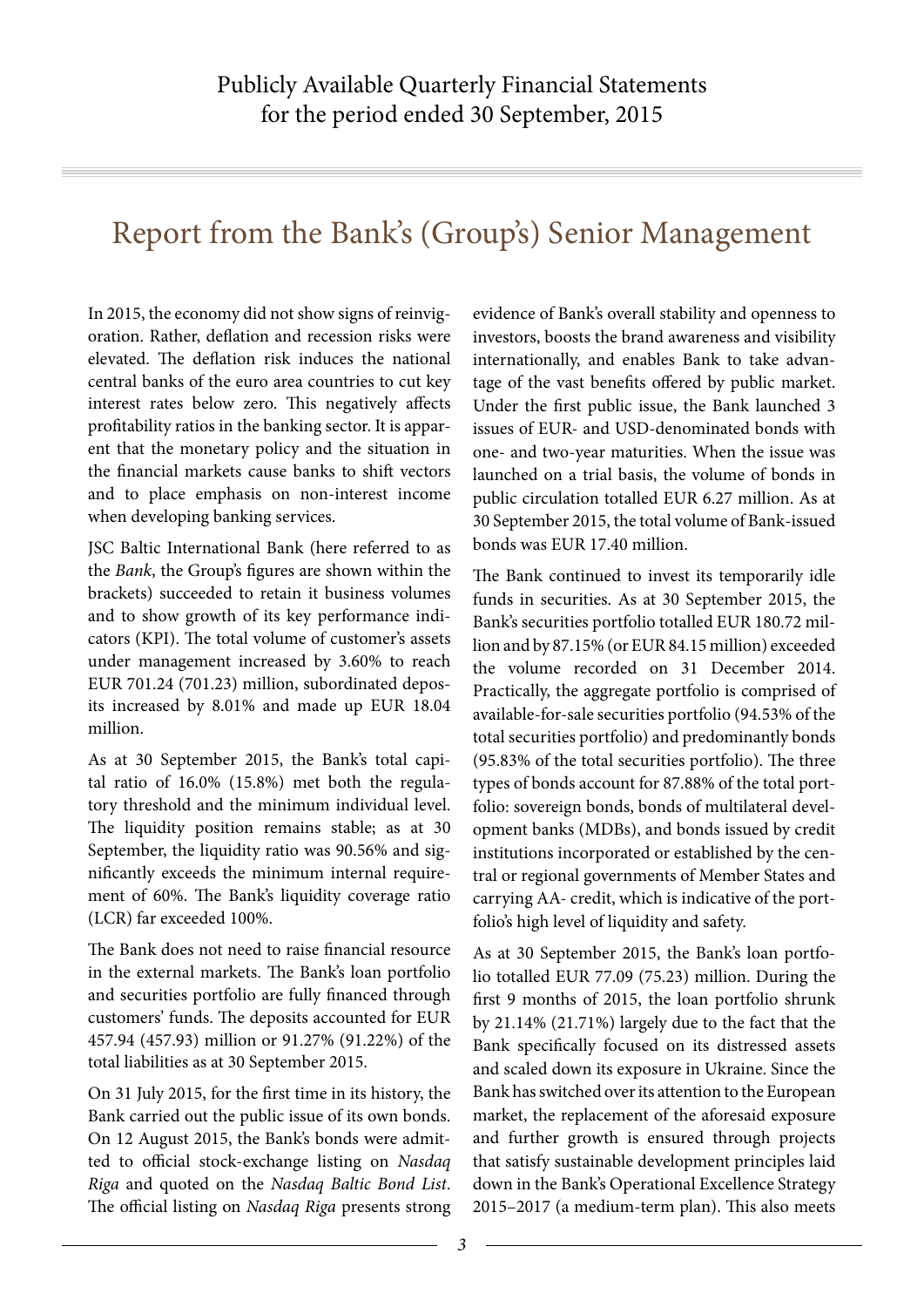the interests of those clients who invest in liaison with the Bank.

While developing alternative investments, the Bank has changed to some extent its approach to the product offer. At the time of launching the product, the clients had the opportunity to co-finance already existing (actually functioning) loan projects. Currently, the Bank starts negotiating with a client on project-consideration stage and engages a client while carrying out due diligence on the project. Thus, the Bank involves the client in the financial attractiveness assessment of the project and identifies the interest of potentially interested investors.

Over the reporting period, the Bank has seen a 15-percent increase in the number of clients who have displayed their interest in the product and transferred their funds under the Bank's management or set aside their funds specifically for investing in a business project.

While continuing to develop its offers to the clients, the Bank expands opportunities for making portfolio investments. For this purpose, the Bank devises portfolio management strategies, which satisfy the Principles for Responsible Investment, and places a special emphasis on a broad-scale assessment of issuers. The broad-scale assessment implies evaluating whether the outlook for financial stability of the issuers is good and whether the capitalisation is aimed at growth. Also, the broad-scale assessment identifies to what extent the issuers satisfy sustainable development criteria in areas such as environmental protection, social responsibility and corporate governance.

In an effort to broaden the range of portfolio-investment offers, the Bank has concluded the partnership agreement with a London-based Hassium Asset Management. This enables the Bank's clients to avail of the competences and analytical potential possessed by the managers which have accumulated vast experience while working at global-level investment banks. Due to this partnership, the Bank has the opportunity to offer its clients

strategies differing both in exposures to various types of risks and potential yields, with a particular focus on different sectors and regions, and the minimum investment amounts.

As at 30 September 2015, the volume of customers' funds (including assets under management, brokerage portfolio, debt securities issued, deposits, and subordinated deposits) exceeded EUR 700 million, showing an increase by EUR 24.36 million as compared to December 2014. The clients showed heightened interest in brokerage services. As a result, the volume of the brokerage portfolio totalled EUR 97.52 million, up 51.86 percent (or EUR 33.31 million) from the figure recorded on 31 December 2014.

In 3Q 2015, the Bank's profit exceeded EUR 2 million. The operating income totalled EUR 14.90 (14.97) million, showing a 50.80-percent (49.61-percent) increase over the same period in 2014. Taking into account the changing economic realities that are pushing interest rates into negative territory, the Bank is focusing on a gradual growth of fee and commission income and other non-interest income. Compared to the same period in 2014, the net interest income, as a percentage of the operating income, dropped as at 30 September to 17.24% (16.74%) from 39.12% (38.15%). At the same time, the percentage of the net fee and commission income rose (35.36% (35.20%)), and the financial result of forex transaction increased (45.10% (44.83%)).

In 3Q 2015, the Bank focused its attention on important financial events. In the beginning of September, the Bank's representatives participated in the annual conference InvestPro Kazakhstan 2015. The conference was held in Almaty and Astana (Kazakhstan) and brought together more than 600 wealth and investment management experts from Europe, the CIS, the Mid East, and Asia. Key issues, such as international investments, financing, wealth management and growth, were highlighted at the conference. The participants shared their experiences and discussed the latest industry trends. In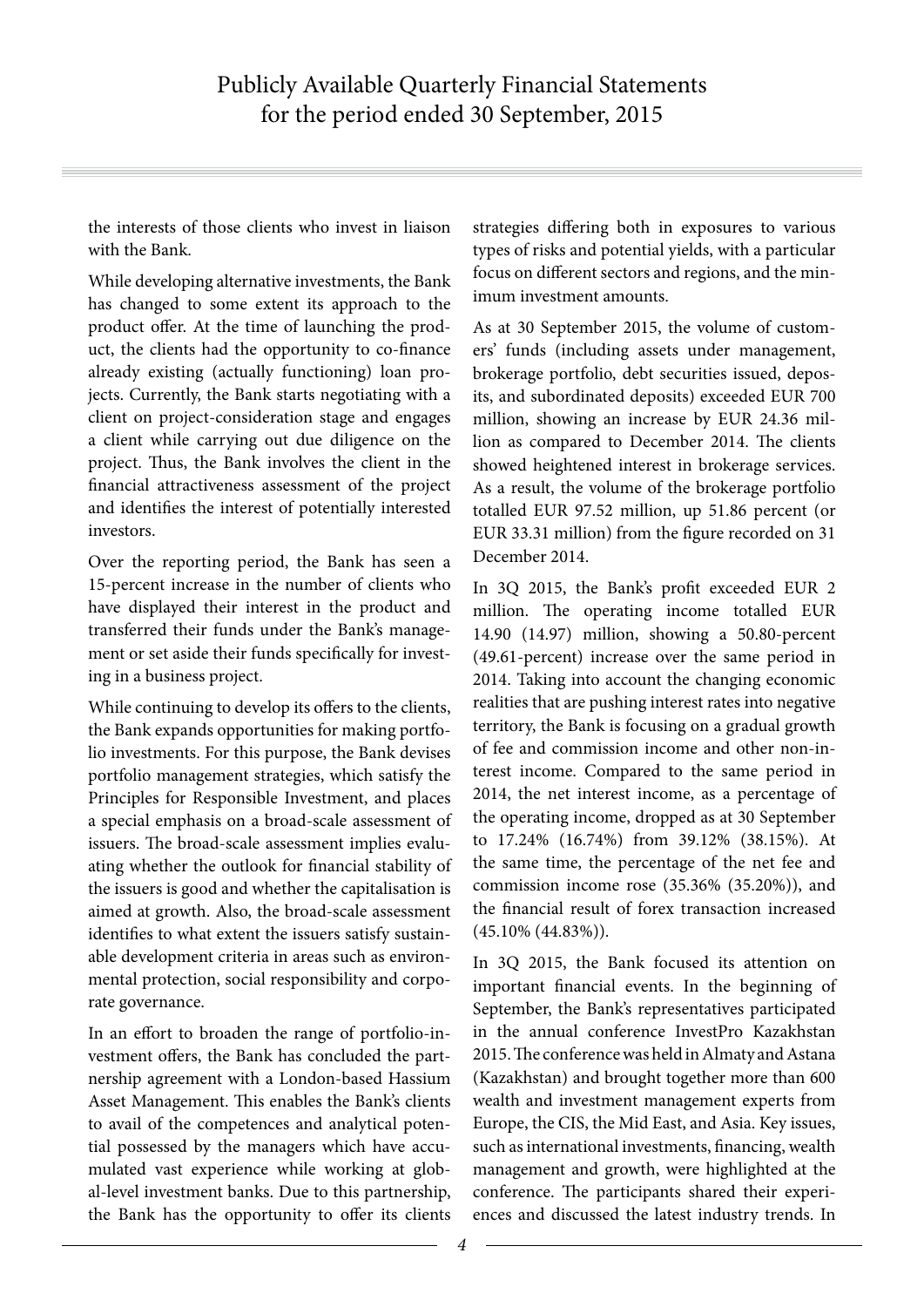their speeches, the Bank's representatives addressed the most up-to-date solutions in the area of alternative investments and trade finance.

Baltic International Bank for the second time participated, as an event partner, in the Forbes Club's visiting session organised in Lviv, Ukraine. The Club's members pooled together to meet with Jean-Yves Charlierе, newly appointed CEO of telecommunication holding Vimpelcom Ltd,

to discuss the theme *Telecom of the Future: How Business Will Benefit From Development of Mobile Technologies*.

As part of *Wealth Management Trends* project supported by the Bank, Forbes magazine (published in Russia and Latvia, the September issue) offered its readers an insight into the tendencies of the second half-year of 2015, as seen by financial-market experts.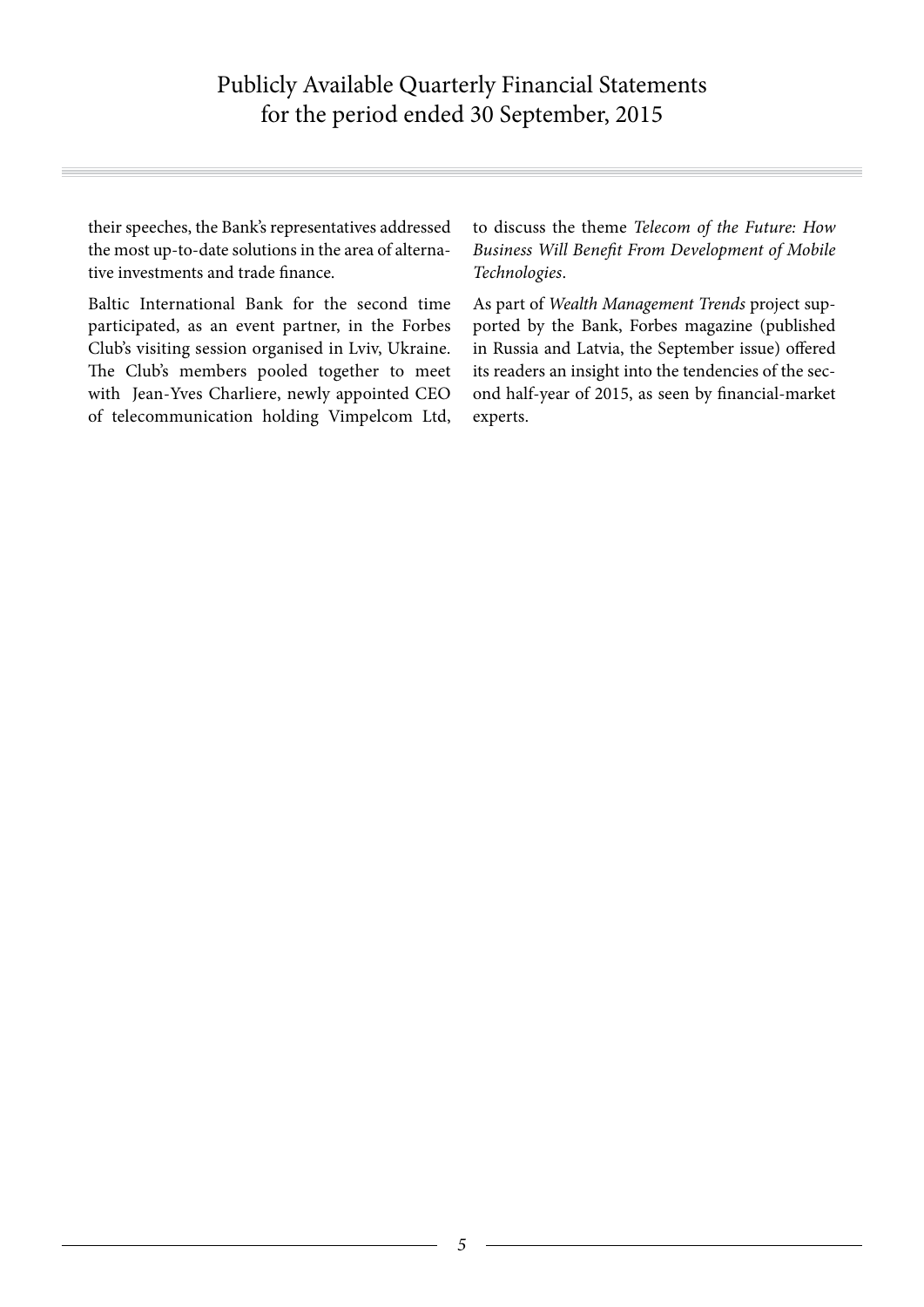### Members of the consolidation group

| N <sup>o</sup> | Company name and<br>registration number        | Code of registration<br>state and address | Insti-<br>tution<br>type <sup>1</sup> | Ownership<br>interest $(\%)$ | Percentage of<br>voting rights<br>(%) | Rationale<br>behind the<br>inclusion<br>within the<br>group <sup>2</sup> |
|----------------|------------------------------------------------|-------------------------------------------|---------------------------------------|------------------------------|---------------------------------------|--------------------------------------------------------------------------|
| $\mathbf{1}$   | AS "Baltic International<br>Bank", 40003127883 | LV, Kalēju iela 43, Riga                  | <b>BNK</b>                            | 100                          | 100                                   | PC                                                                       |
| $\overline{c}$ | SIA "BIB Consulting",<br>50103457291           | LV, Grēcinieku iela 6, Riga               | <b>SE</b>                             | 100                          | 100                                   | <b>PCS</b>                                                               |
| 3              | SIA "BIB Real Estate",<br>40003868021          | LV, Kalēju iela 41, Riga                  | <b>OFI</b>                            | 100                          | 100                                   | <b>PCS</b>                                                               |
| $\overline{4}$ | SIA "Gaujas īpašumi",<br>40103249888           | LV, Kalēju iela 41, Riga                  | <b>OFI</b>                            | 100                          | 100                                   | <b>SCS</b>                                                               |
| 5              | SIA "Global Investments",<br>40003785660       | LV, Merkeļa iela 6-11, Riga               | <b>OFI</b>                            | 100                          | 100                                   | <b>SCS</b>                                                               |

<sup>1</sup> BNK – bank; OFI – other financial institution; SE – supporting enterprise.

*2 PC – parent company; PCS – parent company subsidiary company; SCS – subsidiary company subsidiary company.*

### Bank's shareholders

The Вank's share capital totals EUR 29 496 389 and is divided into 4 154 421 ordinary shares carrying identical voting rights. All shares are registered. Each share carries the right to one vote at the meetings of shareholders, a right to receive dividends as declared from time to time and a right to residual assets. Each share has a par value of EUR 7.1.

Of the Bank's 93 shareholders, 28 are corporate entities and 65 are private individuals.

Listed below are the shareholders who control more than 10 percent of the shares in the shareholders' equity:

- Valeri Belokon 69.89467%
- Vilori Belokon 30.00969%.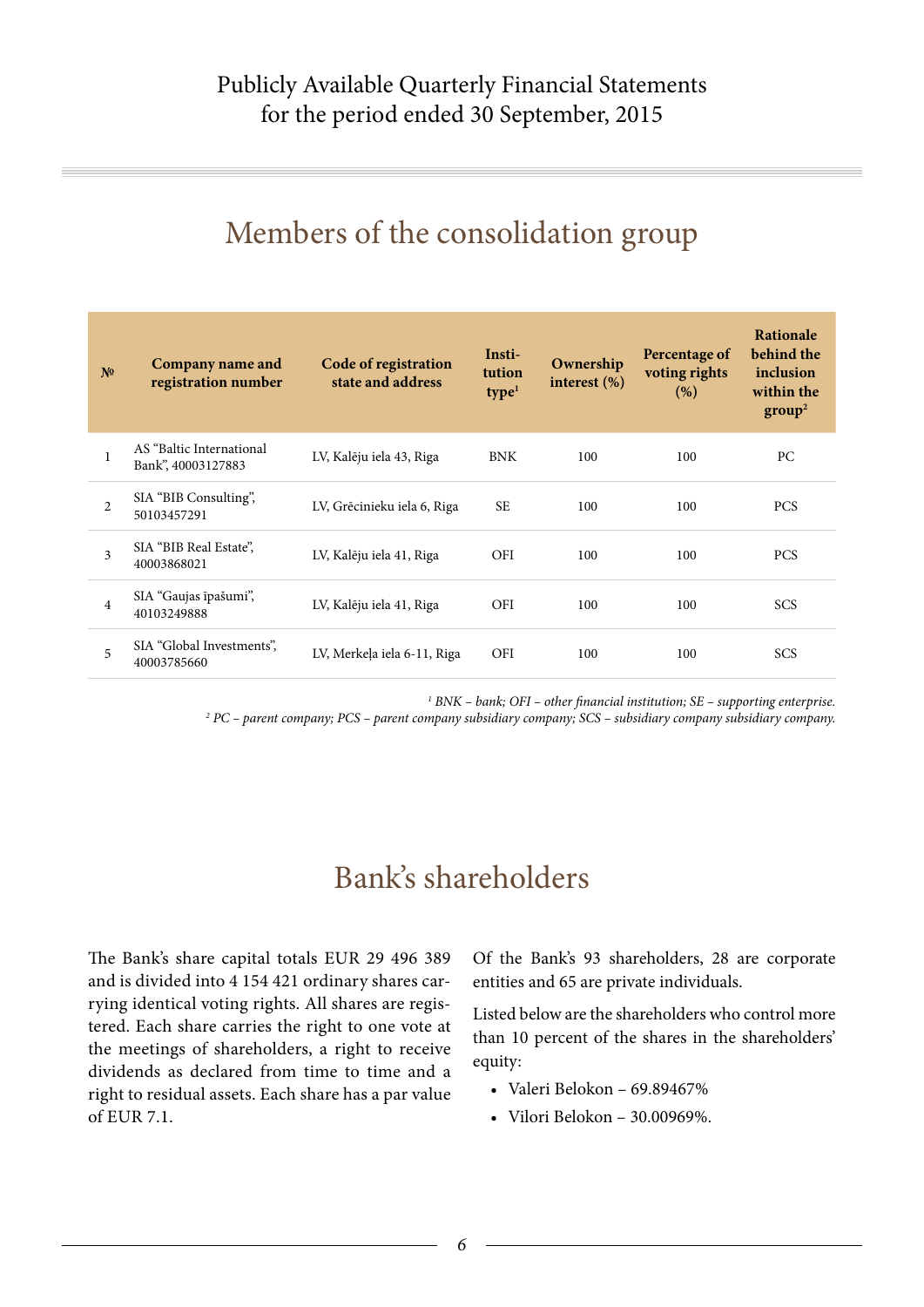### Publicly Available Quarterly Financial Statements for the period ended 30 September, 2015

### Bank's senior management

#### Supervisory Council (30.06.2015)

| Name and surname | <b>Position</b>                   |
|------------------|-----------------------------------|
| Valeri Belokon   | Chairperson of the Council        |
| Albert Reznik    | Deputy Chairperson of the Council |
| Vlada Belokon    | Member of the Council             |

#### Management Board (30.06.2015)

| Name and surname  | <b>Position</b>                 |
|-------------------|---------------------------------|
| Ilona Gulchak     | Chairperson of the Board        |
| Natalja Tkachenko | Deputy Chairperson of the Board |
| Alon Nodelman     | Member of the Board             |
| Dinars Kolpakovs  | Member of the Board             |
| Inese Lazdovska   | Member of the Board             |
| Martins Neibergs  | Member of the Board             |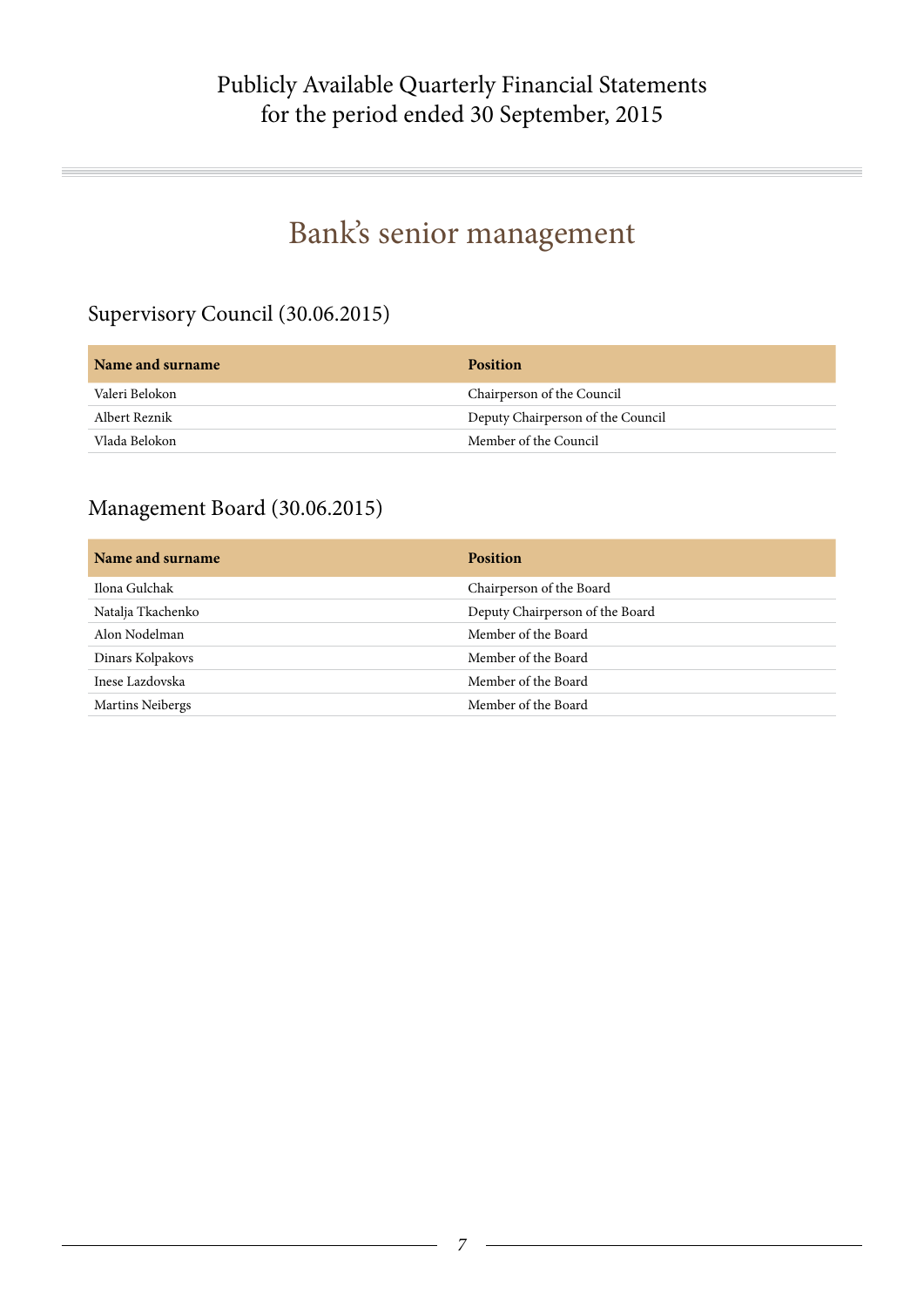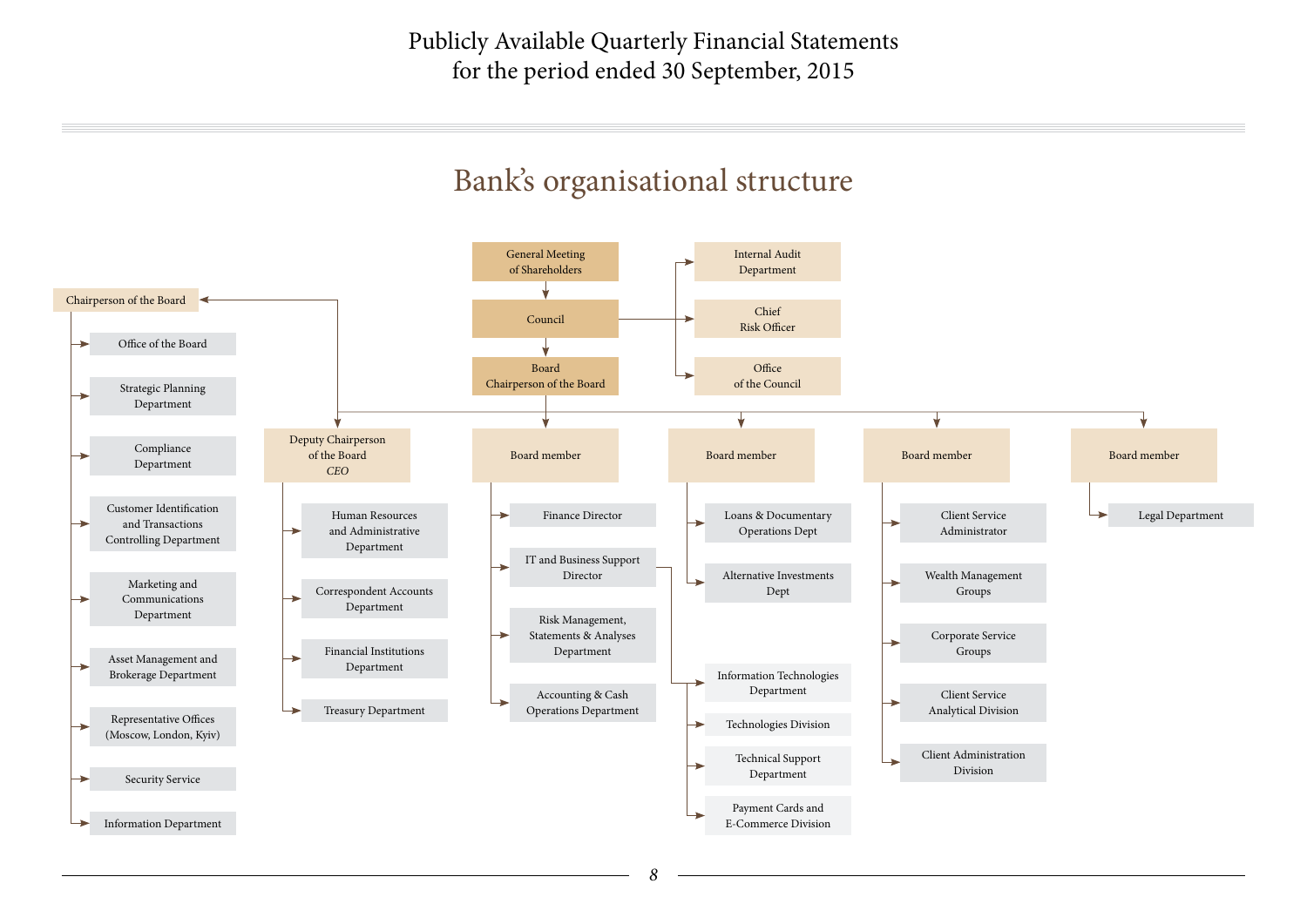### Bank's Operational Strategy and Operational Objectives

Since its foundation in 1993, Bank's strategy has remained unchanged: to provide high-net-worth individuals (HNWIs) and their family members a high level of bespoke customer service traditionally offered by private banks in Western Europe. Taking into account the global changes while still staying committed to our chosen path, Bank has devised a new operational strategy. Under the new strategy, our **vision** is **to be a sustainable** Latvia-based bank that provides HNWIs with a **superb** level of personalised **service** and **socially responsible** wealth management **tailored to suit** both their personal and business needs.

The things falling under the concept of 'Bank's **sustainable** development' include to:

- 1. Ensure long-term profitability for our shareholders.
- 2. Invest in sustainable assets and manage the assets in a socially responsible manner.
- 3. Ensure **corporate governance** in Bank in accordance with the Corporate Governance Guidance and Principles for Unlisted Companies in the Baltics for the purpose of maintaining a framework for interaction among the shareholders, Council member, Board members and other stakeholders and a framework of Bank's processes and attitudes that add value to the business, help build its reputation and ensure transparency of the business, long-term continuity and success; actively co-participate in the banking association.
- 4. Ensure that **work arrangement and workplace environment** motivate an employee to establish long-term relationship with Bank, work effectively and achieve work-life balance.
- 5. Ensure **fair commercial practices** through supporting a fair competition, preventing

interest of conflict, adhering to high ethical standards of conduct, building up self-respect and respect towards the co-workers and shareholders, customers and partners, and demonstrating a strong sense of responsibility for work done and decisions made.

- 6. Communicate with our **customers** in a transparent language by providing fair, clear and non-misleading information about our performance, results, products, services, and fees charged, thus helping the customers make informed decisions; handle and resolve all customer complaints and grievances.
- 7. Offer our **customers** opportunities to invest in socially responsible and sustainable projects.
- 8. Ensure the **development of the local community and involvement of the community members** in today's programs and initiatives by encouraging the protection of cultural and historical heritage in the Baltic States, supporting national conservation efforts, and integrating modern urban features into Riga's historic centre.

When choosing representative gifts for our customers and partners, we give preference to articles (goods) made in Latvia.

**Socially responsible** and **customised** wealth management implies that we:

- 1. elicit customer's specific wishes and needs and risk tolerance; offer customer a range of suitable banking products and services.
- 2. ensure transparency at any stage of wealth management.
- 3. invest funds in sustainable sectors and business projects.
- 4. ensure customer privacy.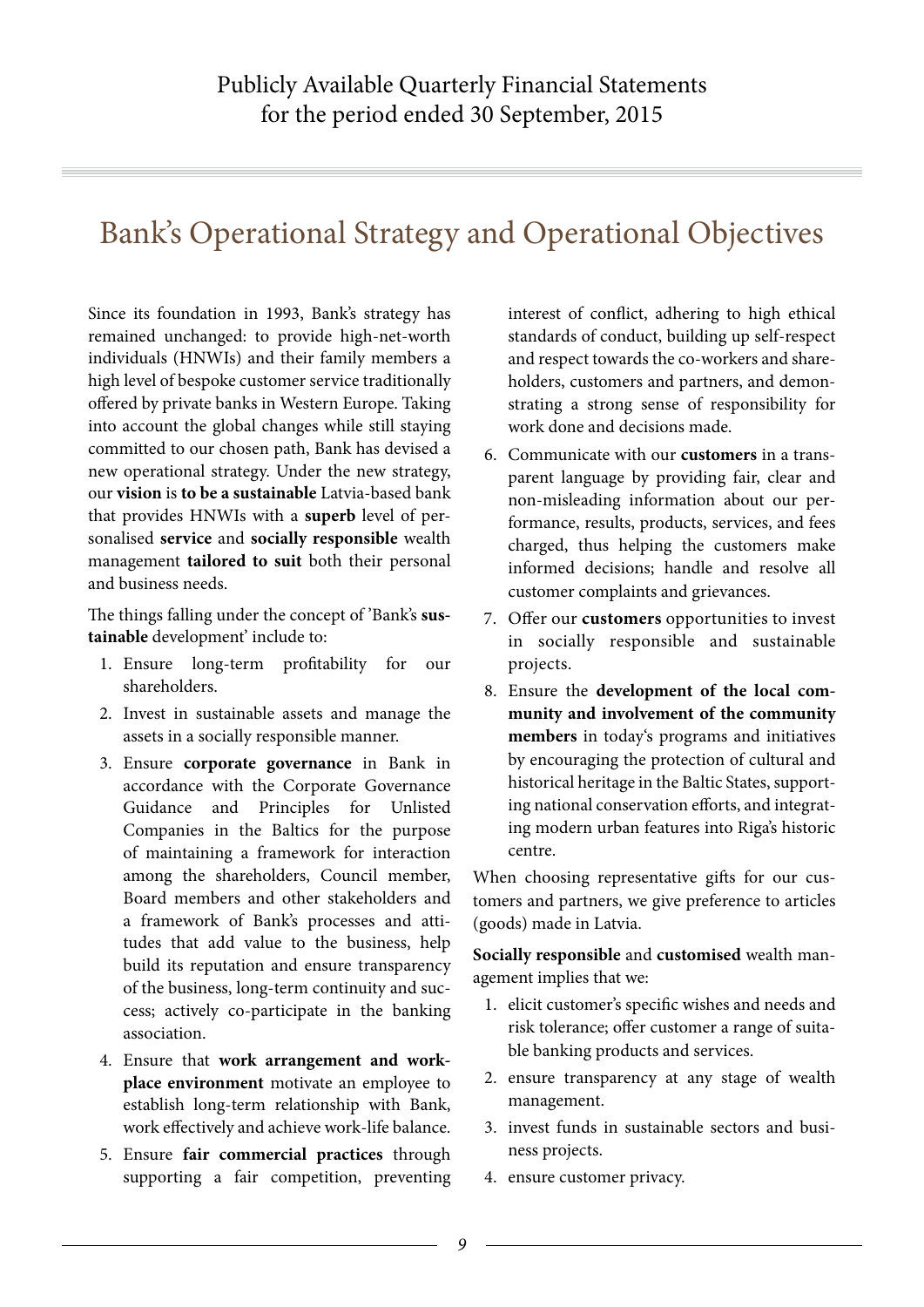#### Publicly Available Quarterly Financial Statements for the period ended 30 September, 2015

#### A focus on **customer service excellence** means to:

- 1. strive to create added value that meets and even exceeds the expectations of our customers.
- 2. maintain excellent long-term results.

### Risk management

The information about risk management is available in 2014 Annual Report from page 36 till page 42 on JSC "Baltic International Bank" web page http://www.bib.lv/en/about-bank/reports. Since 31 December 2014 there are no any material changes in risk management.

### The Bank's performance ratios

| Item                       | 01.01.2015-30.09.2015<br>(unaudited) | 01.01.2014-30.09.2014<br>(unaudited) |
|----------------------------|--------------------------------------|--------------------------------------|
| Return on Equity (ROE) (%) | 8.74                                 | 0.97                                 |
| Return on Assets (ROA) (%) | 0.53                                 | 0.08                                 |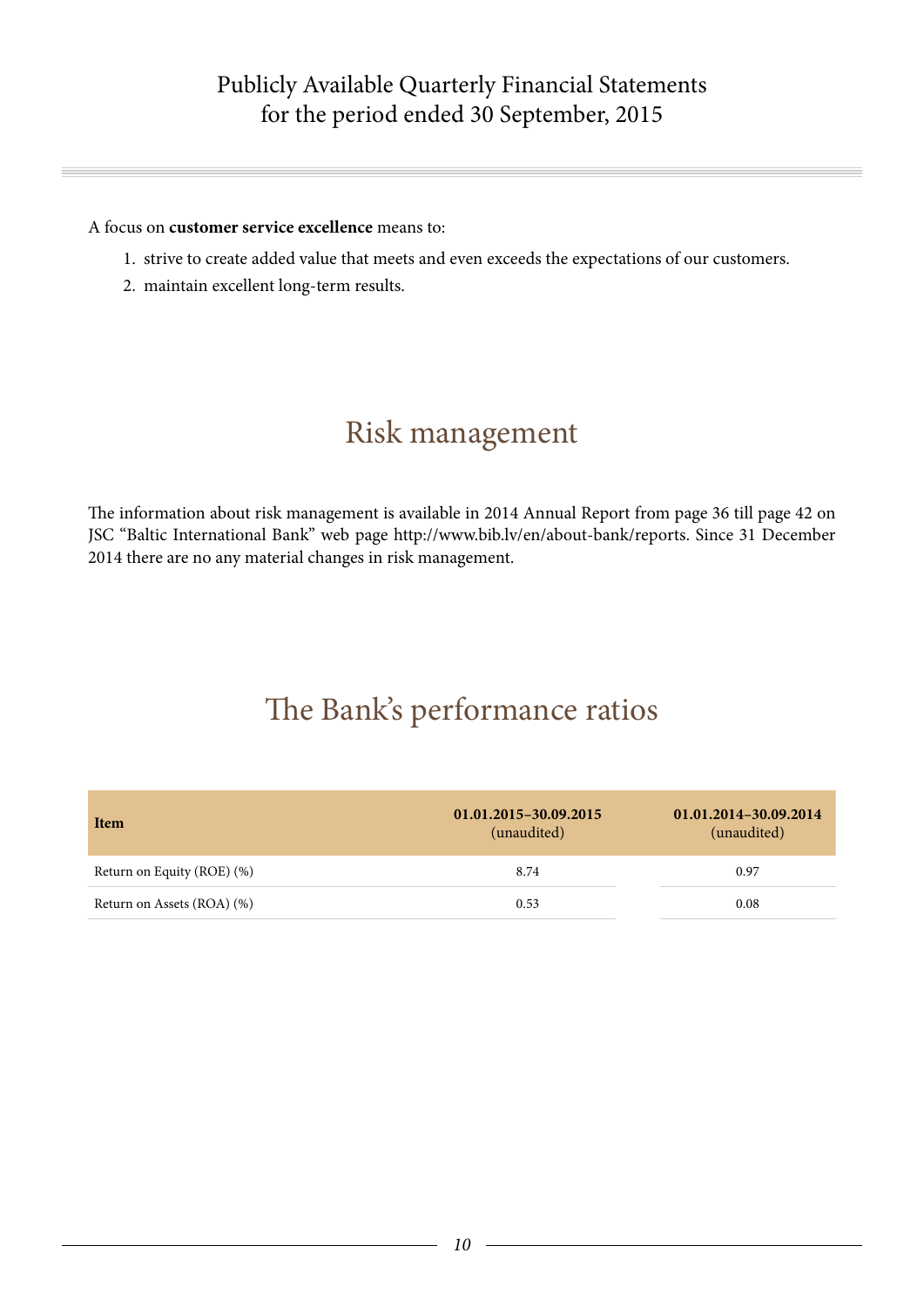| <b>Item</b>                                                                                               | 01.01.2015-30.09.2015<br>(unaudited)<br>Group<br><b>EUR'000</b> | <b>Bank</b><br><b>EUR'000</b> | 01.01.2014. - 30.09.2014<br>(unaudited)<br>Group<br><b>EUR'000</b> | <b>Bank</b><br><b>EUR'000</b> |
|-----------------------------------------------------------------------------------------------------------|-----------------------------------------------------------------|-------------------------------|--------------------------------------------------------------------|-------------------------------|
|                                                                                                           |                                                                 |                               |                                                                    |                               |
| Interest income                                                                                           | 4817                                                            | 4869                          | 5735                                                               | 5 7 8 4                       |
| Interest expense                                                                                          | $-2312$                                                         | $-2300$                       | $-1919$                                                            | $-1919$                       |
| Dividend income                                                                                           | $\overline{2}$                                                  | $\overline{2}$                | 3                                                                  | 3                             |
| Fee and commission income                                                                                 | 7669                                                            | 7670                          | 5 1 7 3                                                            | 5 1 7 4                       |
| Fee and commission expense                                                                                | $-2401$                                                         | $-2401$                       | $-991$                                                             | $-991$                        |
| Net realised gain/loss on financial assets and financial<br>liabilities carried at amortised cost         | $\mathbf{0}$                                                    | $\mathbf{0}$                  | $\mathbf{0}$                                                       | $\mathbf{0}$                  |
| Net realised gain/loss on available for sale financial assets                                             | $\theta$                                                        | $\theta$                      | 205                                                                | 205                           |
| Net gain/loss on financial assets and financial liabilities held<br>for trading                           | $-31$                                                           | $-31$                         | $-432$                                                             | $-432$                        |
| Net gain/loss on financial assets and financial liabilities at<br>fair value through profit or loss       | $\Omega$                                                        | $\mathbf{0}$                  | $\theta$                                                           | $\boldsymbol{0}$              |
| Changes in fair value of the hedged items                                                                 | $\theta$                                                        | $\theta$                      | $\theta$                                                           | $\theta$                      |
| Gain/loss on trade in and revaluation of foreign currencies                                               | 6709                                                            | 6719                          | 1827                                                               | 1827                          |
| Gain/loss on derecognition of property, plant and<br>equipment, investment property and intangible assets | $\mathbf{0}$                                                    | $\mathbf{0}$                  | $\mathbf{0}$                                                       | $\boldsymbol{0}$              |
| Other income                                                                                              | 512                                                             | 371                           | 402                                                                | 229                           |
| Other expenses                                                                                            | $-128$                                                          | $-123$                        | $-148$                                                             | $-142$                        |
| Administrative expenses                                                                                   | $-9033$                                                         | $-8936$                       | $-8448$                                                            | $-8310$                       |
| Depreciation                                                                                              | $-1013$                                                         | $-1013$                       | $-936$                                                             | $-936$                        |
| Result of provisions for doubtful debts                                                                   | $-2227$                                                         | $-2227$                       | $-106$                                                             | $-106$                        |
| <b>Impairment</b> losses                                                                                  | $\mathbf{0}$                                                    | $\theta$                      | $\theta$                                                           | $\theta$                      |
| Profit/loss before corporate income tax                                                                   | 2564                                                            | 2600                          | 365                                                                | 386                           |
| Corporate income tax                                                                                      | $-408$                                                          | $-408$                        | $-143$                                                             | $-143$                        |
| Profit/loss for the current year                                                                          | 2 1 5 6                                                         | 2 1 9 2                       | 222                                                                | 243                           |

### Income statement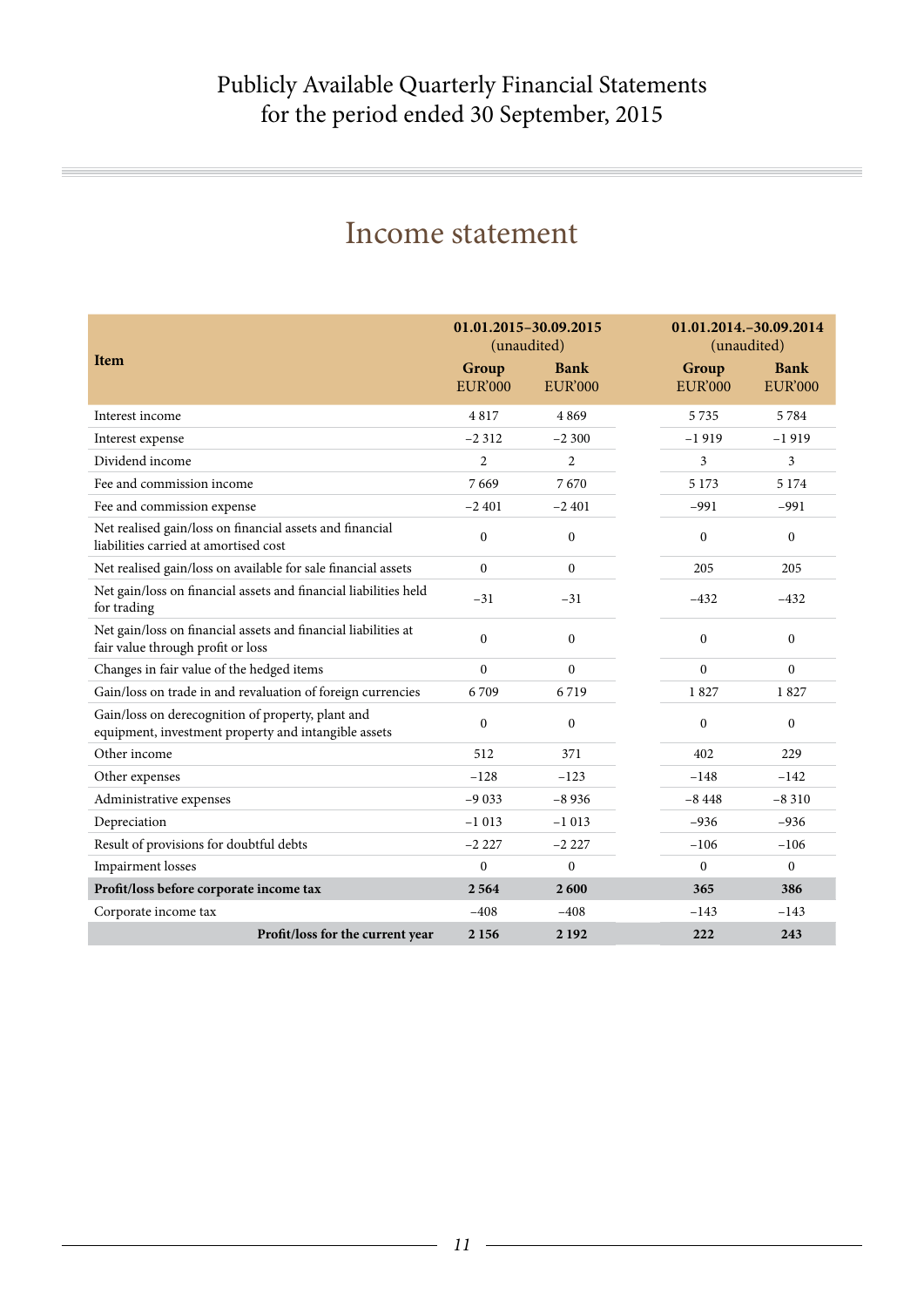### Balance sheet statement

|                                                                                                     |                         | 30.09.2015                    | 31.12.2014              |                               |
|-----------------------------------------------------------------------------------------------------|-------------------------|-------------------------------|-------------------------|-------------------------------|
|                                                                                                     | (unaudited)             |                               | (audited)               |                               |
| Item                                                                                                | Group<br><b>EUR'000</b> | <b>Bank</b><br><b>EUR'000</b> | Group<br><b>EUR'000</b> | <b>Bank</b><br><b>EUR'000</b> |
| Cash and due from central banks repayable on demand                                                 | 80 142                  | 80 140                        | 23 530                  | 23 5 25                       |
| Due from credit institutions repayable on demand                                                    | 147 707                 | 147 707                       | 267 010                 | 267 010                       |
| Financial assets held for trading                                                                   | 660                     | 660                           | 2882                    | 2882                          |
| Financial assets at fair value through profit or loss                                               | $\mathbf{0}$            | $\mathbf{0}$                  | $\boldsymbol{0}$        | $\boldsymbol{0}$              |
| Financial assets available for sale                                                                 | 170 836                 | 170 836                       | 87 357                  | 87 357                        |
| Loans and receivables                                                                               | 90 657                  | 92 522                        | 106 668                 | 108 335                       |
| Other due from credit institutions                                                                  | 15 430                  | 15 430                        | 10 581                  | 10581                         |
| Loans                                                                                               | 75 227                  | 77092                         | 96 087                  | 97754                         |
| Investments held to maturity                                                                        | 9 3 6 6                 | 9 3 6 6                       | 8731                    | 8731                          |
| Change in fair value of a hedged portion of the portfolio<br>attributable to the interest rate risk | $\mathbf{0}$            | $\boldsymbol{0}$              | $\boldsymbol{0}$        | $\boldsymbol{0}$              |
| Deferred expenses and accrued income                                                                | 2 1 4 5                 | 2 1 4 5                       | 2 3 8 6                 | 2 3 8 8                       |
| Fixed assets                                                                                        | 17 403                  | 17403                         | 17401                   | 17401                         |
| Investment property                                                                                 | 7496                    | 3918                          | 7476                    | 3918                          |
| Intangible assets                                                                                   | 4 0 0 9                 | 4 0 0 9                       | 4 3 2 1                 | 4 3 2 1                       |
| Investments in associated and related companies                                                     | 1 1 4 5                 | 3 0 8 8                       | 1 1 4 5                 | 3 0 8 8                       |
| Current tax assets                                                                                  | $\mathbf{0}$            | $\boldsymbol{0}$              | 285                     | 285                           |
| Other assets                                                                                        | 3790                    | 3682                          | 1769                    | 1626                          |
| <b>Total assets</b>                                                                                 | 535 356                 | 535 476                       | 530 961                 | 530 867                       |
| Liabilities to central banks                                                                        | 3786                    | 3786                          | 3782                    | 3782                          |
| Due to credit institutions repayable on demand                                                      | 297                     | 297                           | 277                     | 277                           |
| Financial liabilities held for trading                                                              | 151                     | 151                           | 1965                    | 1965                          |
| Financial liabilities at fair value through profit or loss                                          | $\Omega$                | $\mathbf{0}$                  | $\boldsymbol{0}$        | $\boldsymbol{0}$              |
| Financial liabilities valued at depreciated cost                                                    | 493 363                 | 493 372                       | 489 355                 | 489 366                       |
| Term liabilities due to credit institutions                                                         | 0                       | 0                             | 6178                    | 6 1 7 8                       |
| Deposits                                                                                            | 457926                  | 457 935                       | 448 233                 | 448 244                       |
| Subordinated liabilities                                                                            | 18 040                  | 18 040                        | 16702                   | 16702                         |
| Debt securities in issue                                                                            | 17397                   | 17397                         | 18 24 2                 | 18 24 2                       |
| Financial liabilities arising from the transfer of financial<br>assets                              | $\overline{0}$          | $\boldsymbol{0}$              | $\boldsymbol{0}$        | $\boldsymbol{0}$              |
| Change in fair value of a hedged portion of the portfolio<br>attributable to the interest rate risk | $\mathbf{0}$            | $\boldsymbol{0}$              | $\boldsymbol{0}$        | $\mathbf{0}$                  |
| Deferred income and accrued expenses                                                                | 313                     | 313                           | 1488                    | 1483                          |
| Provisions                                                                                          | $\boldsymbol{0}$        | $\boldsymbol{0}$              | $\boldsymbol{0}$        | $\boldsymbol{0}$              |
| Tax liabilities                                                                                     | 1548                    | 1548                          | 1 1 3 9                 | 1 1 3 9                       |
| Other liabilities                                                                                   | 2 5 4 4                 | 2 2 7 9                       | $1\;617$                | $1\;177$                      |
| <b>Total liabilities</b>                                                                            | 502 002                 | 501 746                       | 499 623                 | 499 189                       |
| Shareholders' equity                                                                                | 33 354                  | 33730                         | 31 338                  | 31 678                        |
| Total liabilities and shareholders' equity                                                          | 535 356                 | 535 476                       | 530 961                 | 530 867                       |
| Memorandum items                                                                                    |                         |                               |                         |                               |
| Contingent liabilities                                                                              | 3 9 1 1                 | 3911                          | 2961                    | 2961                          |
| Commitments to customers                                                                            | 4 9 0 1                 | 4982                          | 12 040                  | 12 135                        |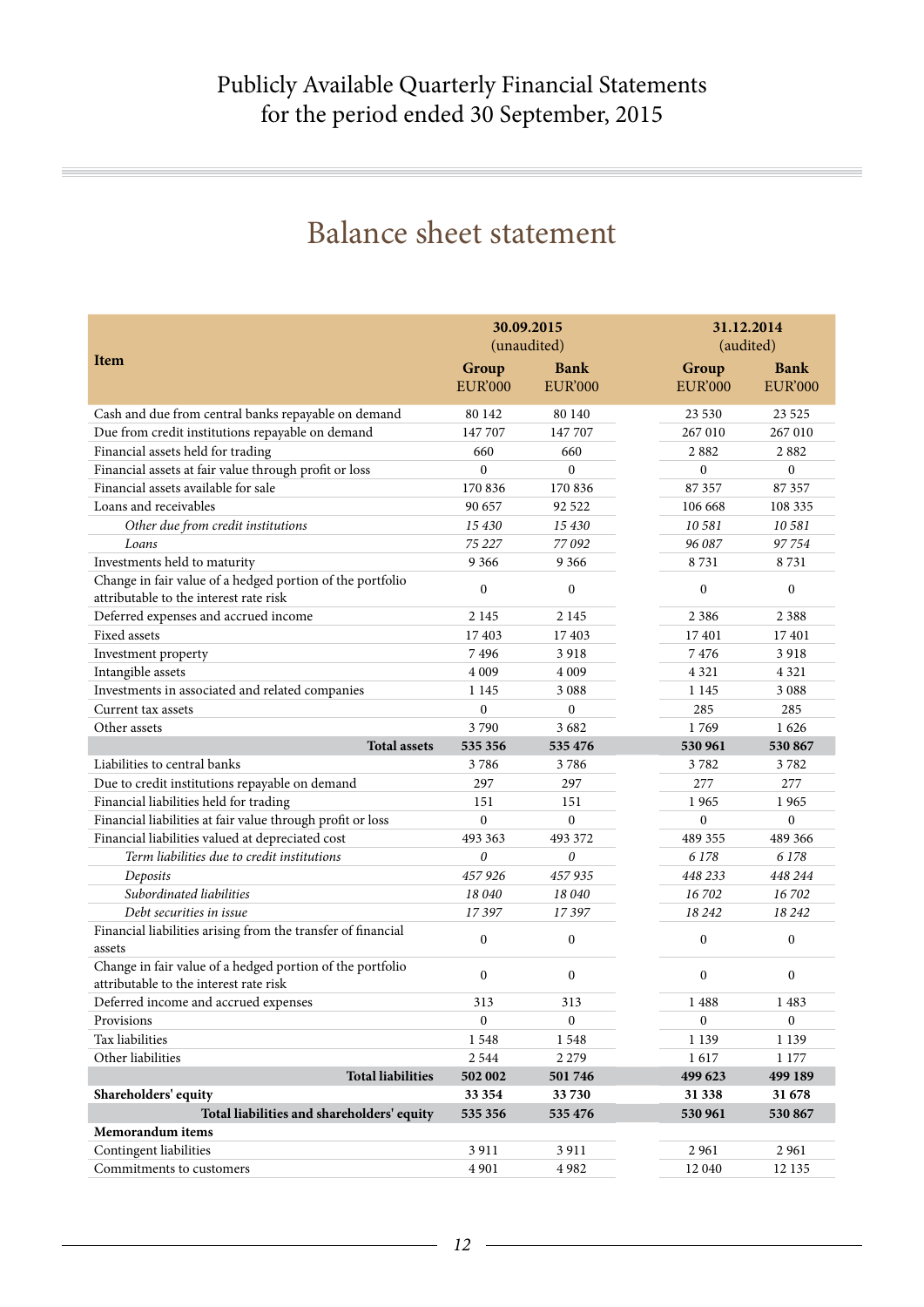### Overview of own funds and capital ratios

|                |                                                                                                             |                         | 30.09.2015<br>(unaudited)     |  |  |
|----------------|-------------------------------------------------------------------------------------------------------------|-------------------------|-------------------------------|--|--|
| N <sup>2</sup> | <b>Item</b>                                                                                                 | Group<br><b>EUR'000</b> | <b>Bank</b><br><b>EUR'000</b> |  |  |
| 1.             | Own funds (1.1.+1.2.)                                                                                       | 36 031                  | 36 651                        |  |  |
| 1.1.           | Tier 1 capital (1.1.1.+1.1.2.)                                                                              | 25 6 94                 | 26 3 14                       |  |  |
| 1.1.1.         | Common equity Tier 1 capital (CET1 capital)                                                                 | 25 694                  | 26 3 14                       |  |  |
| 1.1.2.         | Additional Tier 1 capital                                                                                   | 0                       | 0                             |  |  |
| 1.2.           | Tier 2 capital                                                                                              | 10 3 3 7                | 10 3 37                       |  |  |
| 2.             | Total risk exposure amount (2.1.+2.2.+2.3.+2.4.+2.5.+2.6.+2.7.)                                             | 227 608                 | 228 518                       |  |  |
| 2.1.           | Risk weighted exposure amounts for credit, counterparty credit<br>and dilution risks and free deliveries    | 199 202                 | 200 317                       |  |  |
| 2.2.           | Total risk exposure amount for settlement/delivery                                                          | $\mathbf{0}$            | $\mathbf{0}$                  |  |  |
| 2.3.           | Total risk exposure amount for position, foreign exchange and commodities risks                             | 2 1 3 5                 | 2 1 3 5                       |  |  |
| 2.4.           | Total risk exposure amount for operational risk                                                             | 26 27 1                 | 26 06 6                       |  |  |
| 2.5.           | Total risk exposure amount for credit valuation adjustment                                                  | $\mathbf{0}$            | 0                             |  |  |
| 2.6.           | Total risk exposure amount related to large exposures in the trading book                                   | $\mathbf{0}$            | 0                             |  |  |
| 2.7.           | Other risk exposure amounts                                                                                 | $\theta$                | $\mathbf{0}$                  |  |  |
| 3.             | Capital ratios and capital levels                                                                           |                         |                               |  |  |
| 3.1.           | CET1 capital ratio (1.1.1./2.*100)                                                                          | 11.29                   | 11.52                         |  |  |
| 3.2.           | Surplus(+)/Deficit(-) of CET1 capital (1.1.1.-2.*4.5%)                                                      | 15451                   | 16 03 1                       |  |  |
| 3.3.           | T1 capital ratio (1.1./2.*100)                                                                              | 11.29                   | 11.52                         |  |  |
| 3.4.           | Surplus $(+)/$ Deficit $(-)$ of T1 capital $(1.1.-2.*6%)$                                                   | 12 037                  | 12 603                        |  |  |
| 3.5.           | Total capital ratio (1./2.*100)                                                                             | 15.83                   | 16.04                         |  |  |
| 3.6.           | Surplus(+)/Deficit(-) of total capital (1.-2.*8%)                                                           | 17823                   | 18 370                        |  |  |
| 4.             | Combined Buffer Requirement (4.1.+4.2.+4.3.+4.4.+4.5.)                                                      | 2.5                     | 2.5                           |  |  |
| 4.1.           | Capital conservation buffer (%)                                                                             | 2.5                     | 2.5                           |  |  |
| 4.2.           | Institution specific countercyclical capital buffer (%)                                                     | 0.0                     | 0.0                           |  |  |
| 4.3.           | Systemic risk buffer (%)                                                                                    | 0.0                     | 0.0                           |  |  |
| 4.4.           | Systemically important institution buffer (%)                                                               | 0.0                     | 0.0                           |  |  |
| 4.5.           | Other Systemically Important Institution buffer (%)                                                         | 0.0                     | 0.0                           |  |  |
| 5.             | Capital ratios due to adjustments                                                                           |                         |                               |  |  |
| 5.1.           | Provisions or assets value adjustments applying specific policy<br>for the purpose of own funds calculation | $\boldsymbol{0}$        | $\boldsymbol{0}$              |  |  |
| 5.2.           | CET1 capital ratio due to adjustments defined in row No 5.1. (%)                                            | 11.29                   | 11.52                         |  |  |
| 5.3.           | Tier 1 capital ratio due to adjustments defined in row No 5.1. (%)                                          | 11.29                   | 11.52                         |  |  |
| 5.4.           | Total capital ratio due to adjustments defined in row No 5.1. (%)                                           | 15.83                   | 16.04                         |  |  |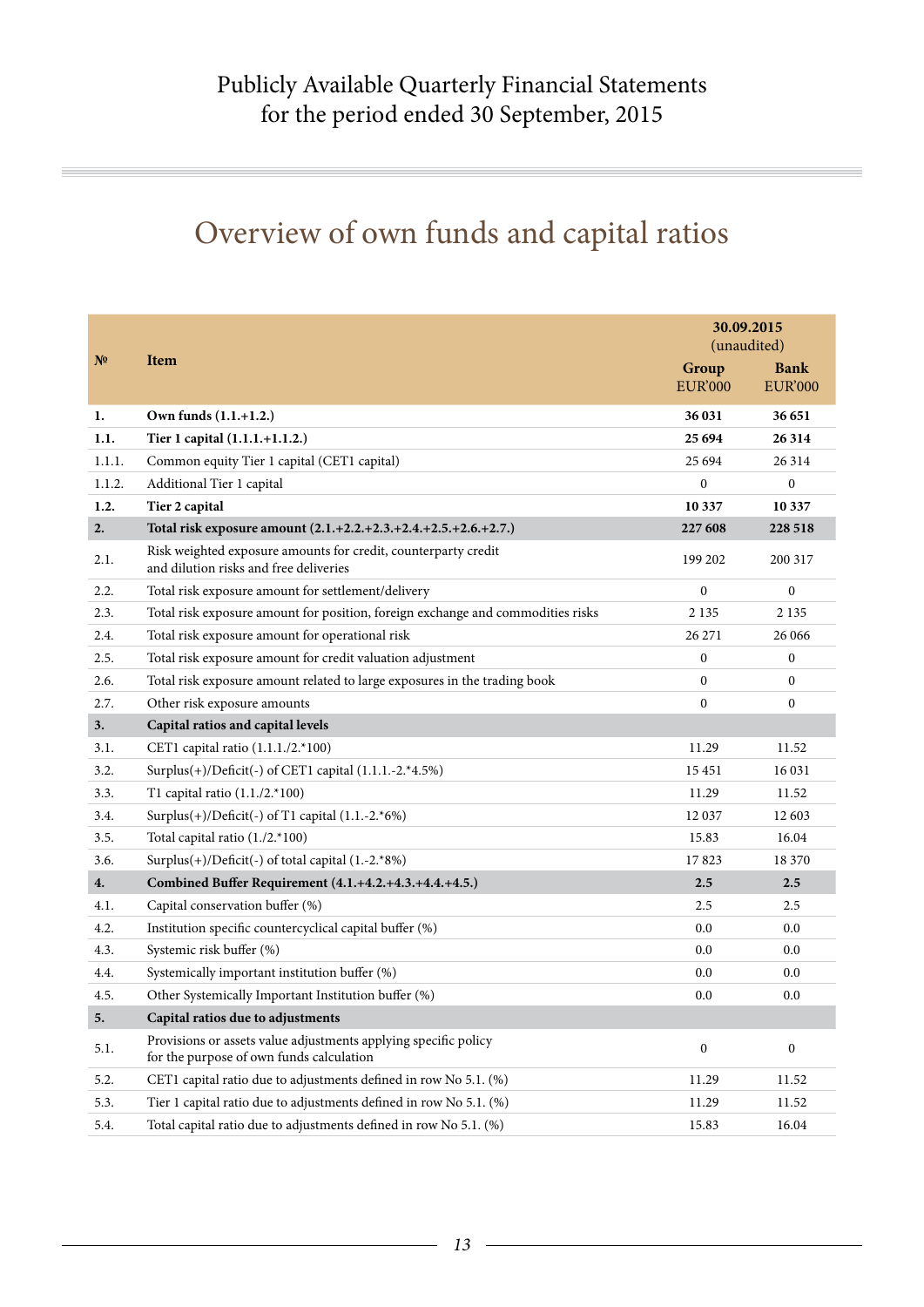## Liquidity ratio calculation

| N <sup>2</sup>          | <b>Item</b>                                              | 30.09.2015<br>(unaudited)<br><b>Bank</b><br><b>EUR'000</b> |
|-------------------------|----------------------------------------------------------|------------------------------------------------------------|
| $\mathbf{1}$            | <b>Liquid assets</b>                                     | 378 040                                                    |
| 1.1.                    | Vault cash                                               | 1 2 7 9                                                    |
| 1.2.                    | Balances due from Bank of Latvia                         | 78 861                                                     |
| 1.3.                    | Balances due from solvent credit institutions            | 143 677                                                    |
| 1.4.                    | Liquid securities                                        | 154 223                                                    |
| $\overline{2}$          | Current liabilities (residual maturity of up to 30 days) | 417451                                                     |
| 2.1.                    | Balances due to credit institutions                      | 297                                                        |
| 2.2.                    | Deposits                                                 | 406 761                                                    |
| 2.3.                    | Debt securities in issue                                 | $\theta$                                                   |
| 2.4.                    | Money in transit                                         | 1 3 1 2                                                    |
| 2.5.                    | Other current liabilities                                | 4 0 0 3                                                    |
| 2.6.                    | Off-balance sheet items                                  | 5078                                                       |
| $\overline{\mathbf{3}}$ | Liquidity ratio $(1:2)$ $(\%)$                           | 90.56                                                      |
| 4                       | Minimum liquidity ratio (%)                              | 30.00                                                      |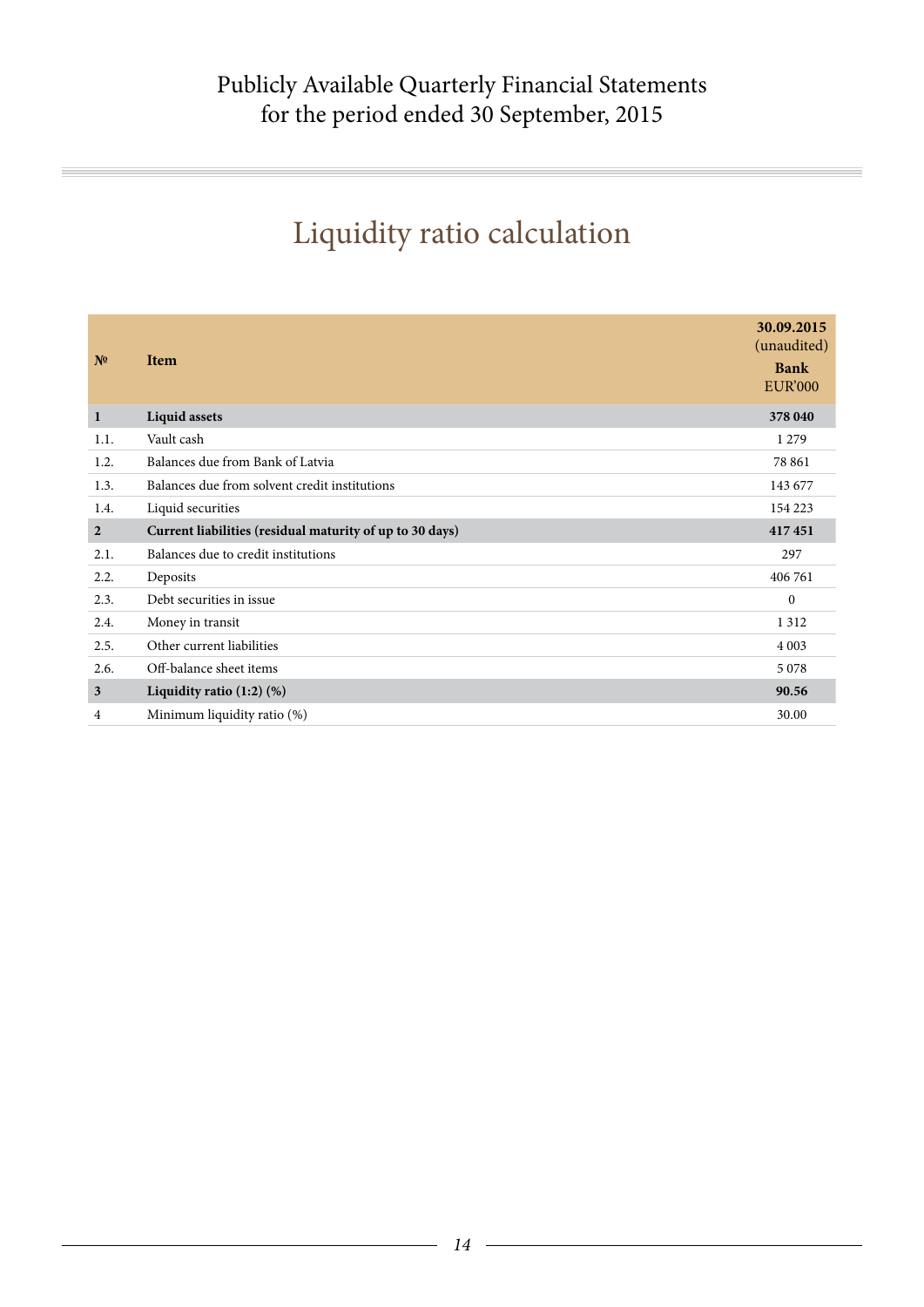### Note 1. Securities portfolio

The Bank's securities portfolio breaks down by country:

|                                |       | 30.09.2015<br>(unaudited)                                 |                                                             |                                                             |                                |
|--------------------------------|-------|-----------------------------------------------------------|-------------------------------------------------------------|-------------------------------------------------------------|--------------------------------|
|                                |       | Financial<br>assets held for<br>trading<br><b>EUR'000</b> | Financial<br>assets available<br>for sale<br><b>EUR'000</b> | <b>Investments</b><br>held to<br>maturity<br><b>EUR'000</b> | <b>Total</b><br><b>EUR'000</b> |
| Multilateral development banks |       | $\mathbf{0}$                                              | 85 692                                                      | $\mathbf{0}$                                                | 85 692                         |
| <b>USA</b>                     |       | $\mathbf{0}$                                              | 22 3 16                                                     | $\mathbf{0}$                                                | 22 3 16                        |
| Germany                        |       | $\mathbf{0}$                                              | 17948                                                       | $\boldsymbol{0}$                                            | 17948                          |
| Sweden                         |       | $\mathbf{0}$                                              | 8 9 6 1                                                     | $\mathbf{0}$                                                | 8961                           |
| Lithuania                      |       | $\mathbf{0}$                                              | 4819                                                        | 2 5 0 6                                                     | 7325                           |
| United Kingdom                 |       | $\mathbf{0}$                                              | 6 7 7 1                                                     | $\mathbf{0}$                                                | 6771                           |
| Latvia                         |       | 2                                                         | 4 5 0 9                                                     | 2757                                                        | 7 2 6 8                        |
| Denmark                        |       | $\mathbf{0}$                                              | 9 0 0 0                                                     | $\mathbf{0}$                                                | 9 0 0 0                        |
| Other countries*               |       | 515                                                       | 10 8 20                                                     | 4 1 0 3                                                     | 15438                          |
|                                | total | 517                                                       | 170 836                                                     | 9366                                                        | 180719                         |

*\*Each country's issuers' total carrying value is less than 10% from own funds.*

During the reporting period has not been recognized an impairment for financial assets available for sale.

|                                |       | 31.12.2014<br>(audited)                                   |                                                             |                                                             |                                |
|--------------------------------|-------|-----------------------------------------------------------|-------------------------------------------------------------|-------------------------------------------------------------|--------------------------------|
|                                |       | Financial<br>assets held for<br>trading<br><b>EUR'000</b> | Financial<br>assets available<br>for sale<br><b>EUR'000</b> | <b>Investments</b><br>held to<br>maturity<br><b>EUR'000</b> | <b>Total</b><br><b>EUR'000</b> |
| Multilateral development banks |       | $\mathbf{0}$                                              | 50 040                                                      | $\mathbf{0}$                                                | 50 040                         |
| Germany                        |       | $\mathbf{0}$                                              | 8 2 8 9                                                     | $\mathbf{0}$                                                | 8 2 8 9                        |
| Sweden                         |       | $\mathbf{0}$                                              | 8 2 4 8                                                     | $\mathbf{0}$                                                | 8 2 4 8                        |
| Lithuania                      |       | $\mathbf{0}$                                              | 4 5 4 1                                                     | 2 3 7 4                                                     | 6915                           |
| United Kingdom                 |       | $\mathbf{0}$                                              | 6419                                                        | $\mathbf{0}$                                                | 6419                           |
| Latvia                         |       | 1                                                         | 3 2 4 5                                                     | 2 5 5 0                                                     | 5796                           |
| Denmark                        |       | $\mathbf{0}$                                              | 4 1 4 9                                                     | $\theta$                                                    | 4 1 4 9                        |
| Other countries*               |       | 476                                                       | 2426                                                        | 3807                                                        | 6709                           |
|                                | total | 477                                                       | 87357                                                       | 8731                                                        | 96 565                         |

*\*Each country's issuers' total carrying value is less than 10% from own funds.*